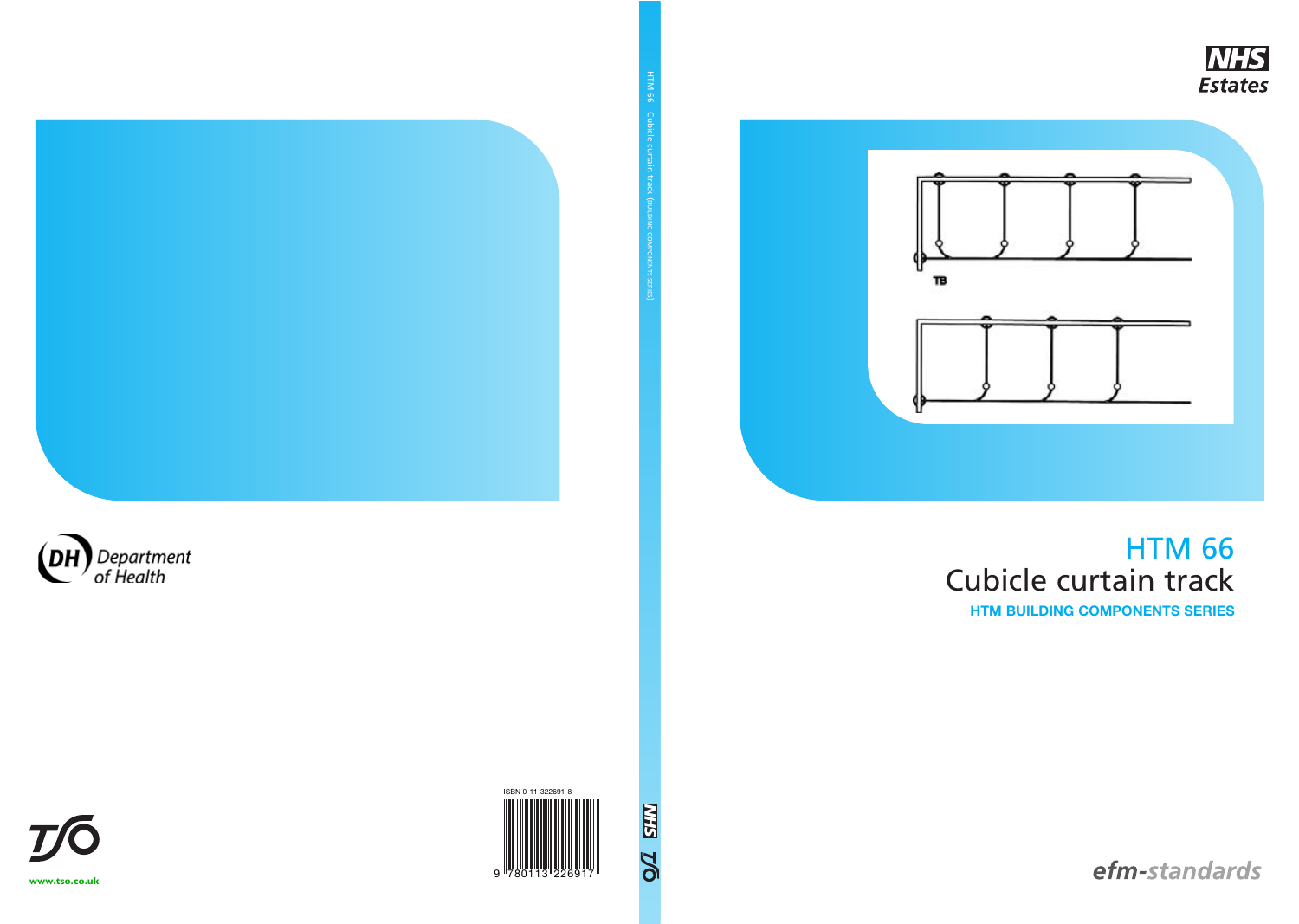

# HTM 66 Cubicle curtain track

**HTM BUILDING COMPONENTS SERIES**

**London: The Stationery Office**

efm-standards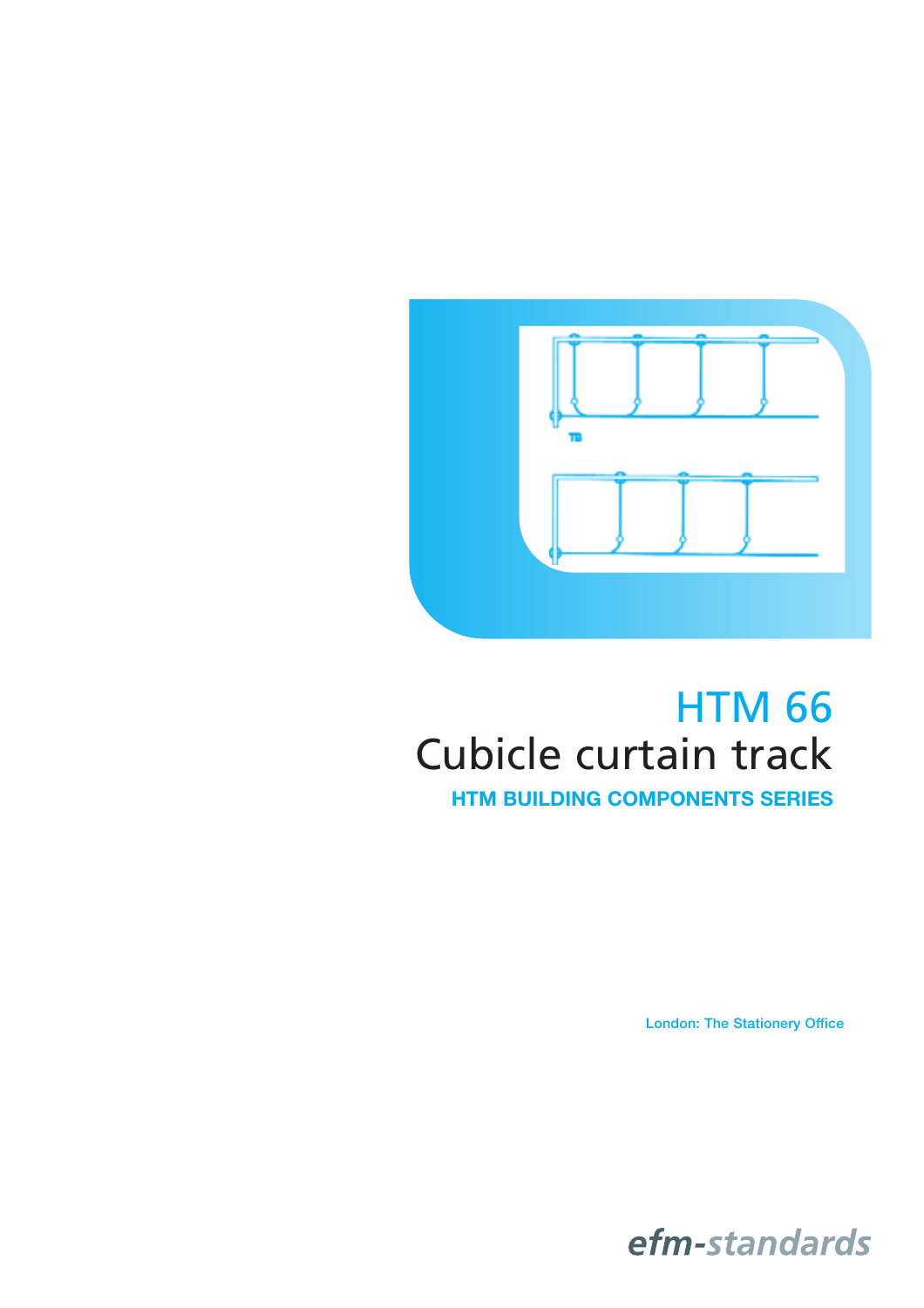Published by TSO (The Stationery Office) and available from:

#### **Online**

#### **[www.tso.co.uk/bookshop](http://www.tso.co.uk/bookshop)**

#### **Mail, Telephone, Fax & E-mail**

TSO PO Box 29, Norwich NR3 1GN Telephone orders/General enquiries 0870 600 5522 Fax orders 0870 600 5533 E-mail [book.orders@tso.co.uk](mailto:book.orders@tso.co.uk)

#### **TSO Shops**

123 Kingsway, London WC2B 6PQ 020 7242 6393 Fax 020 7242 6394 68–69 Bull Street, Birmingham B4 6AD 0121 236 9696 Fax 0121 236 9699 9–21 Princess Street, Manchester M60 8AS 0161 834 7201 Fax 0161 833 0634 16 Arthur Street, Belfast BT1 4GD 028 9023 8451 Fax 028 9023 5401 18–19 High Street, Cardiff CF10 1PT 029 2039 5548 Fax 029 2038 4347 71 Lothian Road, Edinburgh EH3 9AZ 0870 606 5566 Fax 0870 606 5588

#### **TSO Accredited Agents**

(see Yellow Pages)

*and through good booksellers*

© Crown copyright 2005

Published with the permission of NHS Estates, an Executive Agency of the Department of Health, on behalf of the Controller of Her Majesty's Stationery Office.

This document/publication is not covered by the HMSO Click-Use Licences for core or added-value material. If you wish to re-use this material, please send your application to:

Copyright applications NHS Estates Windsor House Cornwall Road Harrogate HG1 2PW

ISBN 0-11-322691-8

First published 1989; second edition 2005

Printed in the United Kingdom for The Stationery Office

The paper used in the printing of this document (Revive Silk) is 75% made from 100% de-inked postconsumer waste, the remaining 25% being mill broke and virgin fibres. Recycled papers used in its production are a combination of Totally Chlorine Free (TCF) and Elemental Chlorine Free (ECF). It is recyclable and biodegradable and is an NAPM and Eugropa approved recycled grade.

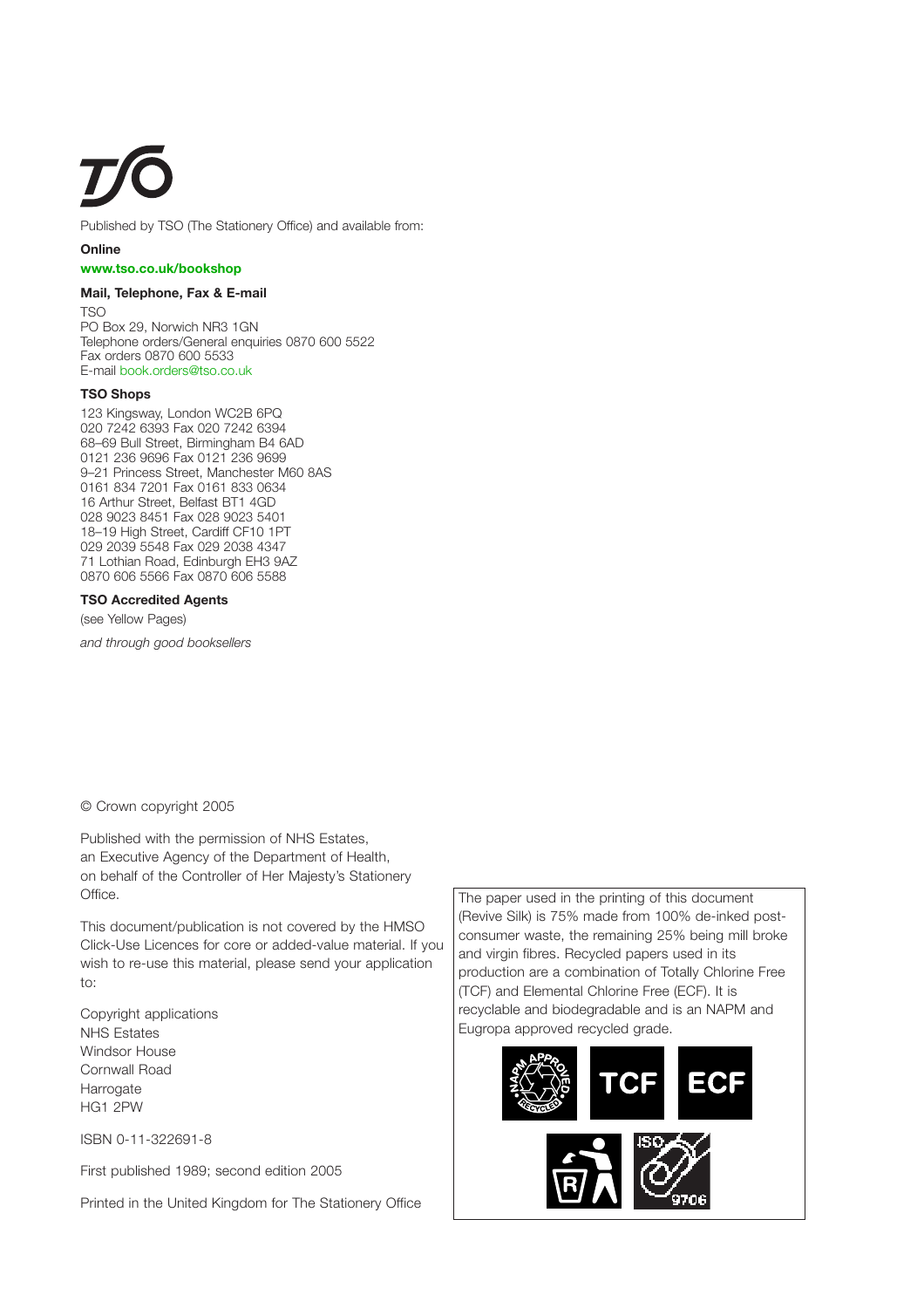## **Contents**

#### **[1 Introduction page 2](#page-4-0)**

Background Scope and status Relationship to other data Terminology

#### **[2 User requirements page 4](#page-6-0)**

Constituent parts Constituent materials Exposed surfaces Fire propagation **Strength** Electrostatic charges Quietness and smoothness in operation Curtain hanging and changing Resistance to mechanical wear Biological control

#### **[3 Design guidance page 5](#page-7-0)**

Track height Cubicle layouts Track suspension Anti ligature Curtains and curtain changing Maintenance manual

#### **[References page 9](#page-11-0)**

Acts and regulations NHS Estates resources Department of Health publications British Standards

#### **[About our guidance and publications page 10](#page-12-0)**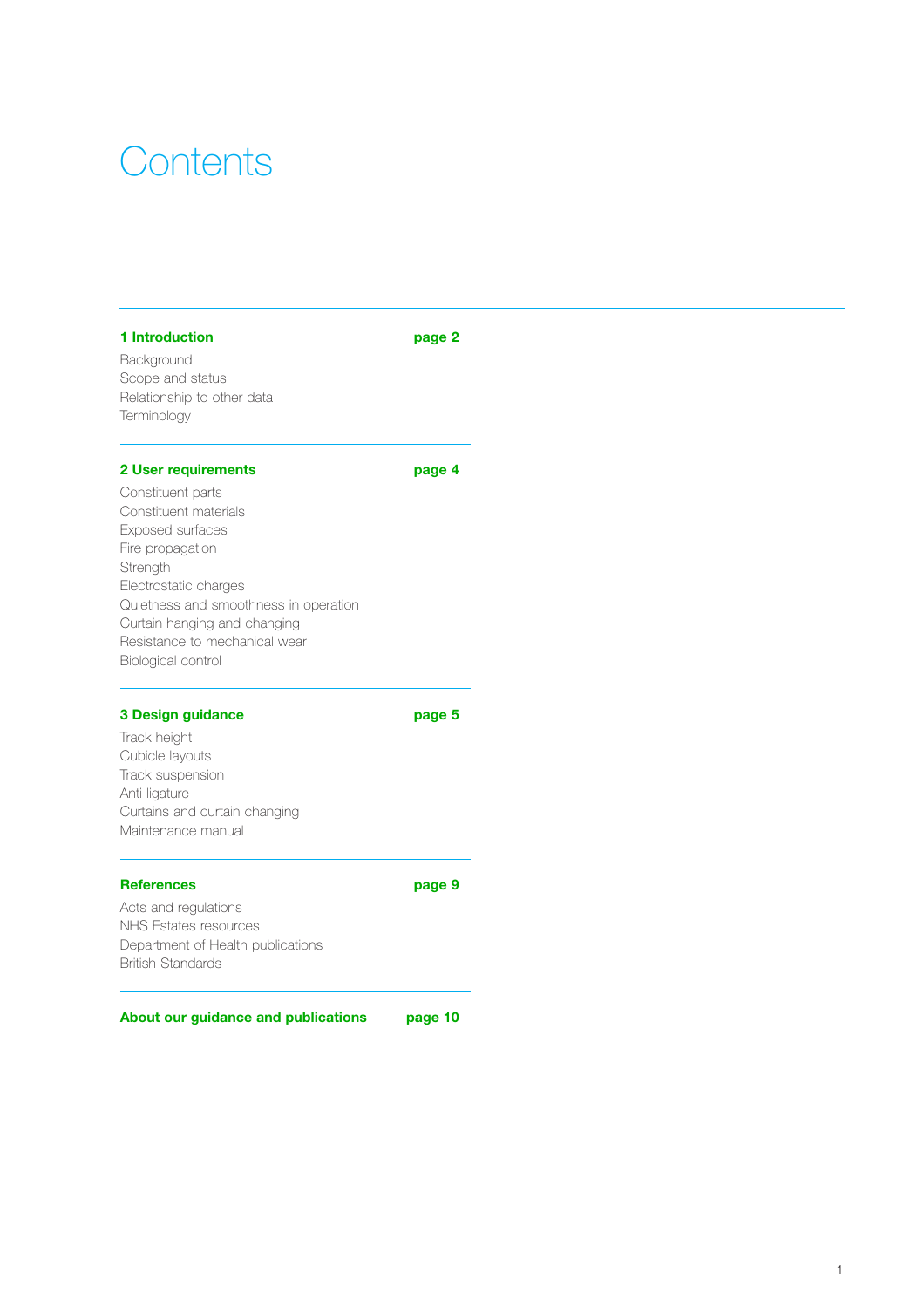## <span id="page-4-0"></span>**Introduction**

#### **BACKGROUND**

**1.1** This is one of a series of Health Technical Memoranda which provide specifications and design guidance on building components for health buildings.

**1.2** The numbers and titles of the HTMs in the series are:

- 54 User manual
- 55 Windows
- 56 Partitions
- 57 Internal glazing
- 58 Internal doorsets
- 59 Ironmongery
- 60 Ceilings
- 61 Flooring
- 62 Demountable storage system
- 63 Fitted storage system
- 64 Sanitary assemblies
- 66 Cubicle curtain track
- 67 Laboratory fitting out systems
- 68 Duct and panel assemblies
- 69 Protection
- 71 Materials management modular storage.

#### **SCOPE AND STATUS**

**1.3** This HTM offers guidance on the technical design and output specifications of curtain cubicle track in health buildings.

**1.4** Its content does not diminish either the manufacturer's responsibility for fitness for purpose of products or the design team's responsibility for selection and application of products to meet project requirements. Design teams are also reminded of their obligations under the Construction, Design and

Management (CDM) Regulations 1994 (as amended 2000) to ensure safe construction.

#### **RELATIONSHIP TO OTHER DATA**

**1.5** The main sources of data used in the preparation of this HTM are listed in the [References](#page-11-0) section.

**1.6** This HTM was prepared for publication in January 2005. After this date, readers should ensure that they use the latest or new edition of all building legislation, British Standards etc, which may post-date the publication of this document.

**1.7** First preference should be given to products and services from sources which have been registered under ISO 9000 quality assurance system procedures or other certification schemes. Suppliers offering products other than to British Standards should provide evidence to show that their products are at least equal to such Standards.

**1.8** Any enquiries regarding the technical content of this HTM should be e-mailed to [nhsestates@dh.gsi.gov.uk](mailto:nhsestates@dh.gsi.gov.uk).

#### **TERMINOLOGY**

**1.9** In this HTM the following definitions apply:

- Cubicle curtain track system a component assembly to support curtains forming cubicles.
- Track the horizontal member which supports the runners and the curtains.
- Suspended track track fixed at a level significantly below the ceiling soffit.
- Ceiling fixed track track fixed directly to the ceiling soffit.
- Track height dimension from finished floor level to underside of track.
- Parking of curtains the drawing back and bunching of curtains to predetermined positions when not in use.
- Loading device a device to facilitate the removal and replacement of curtains.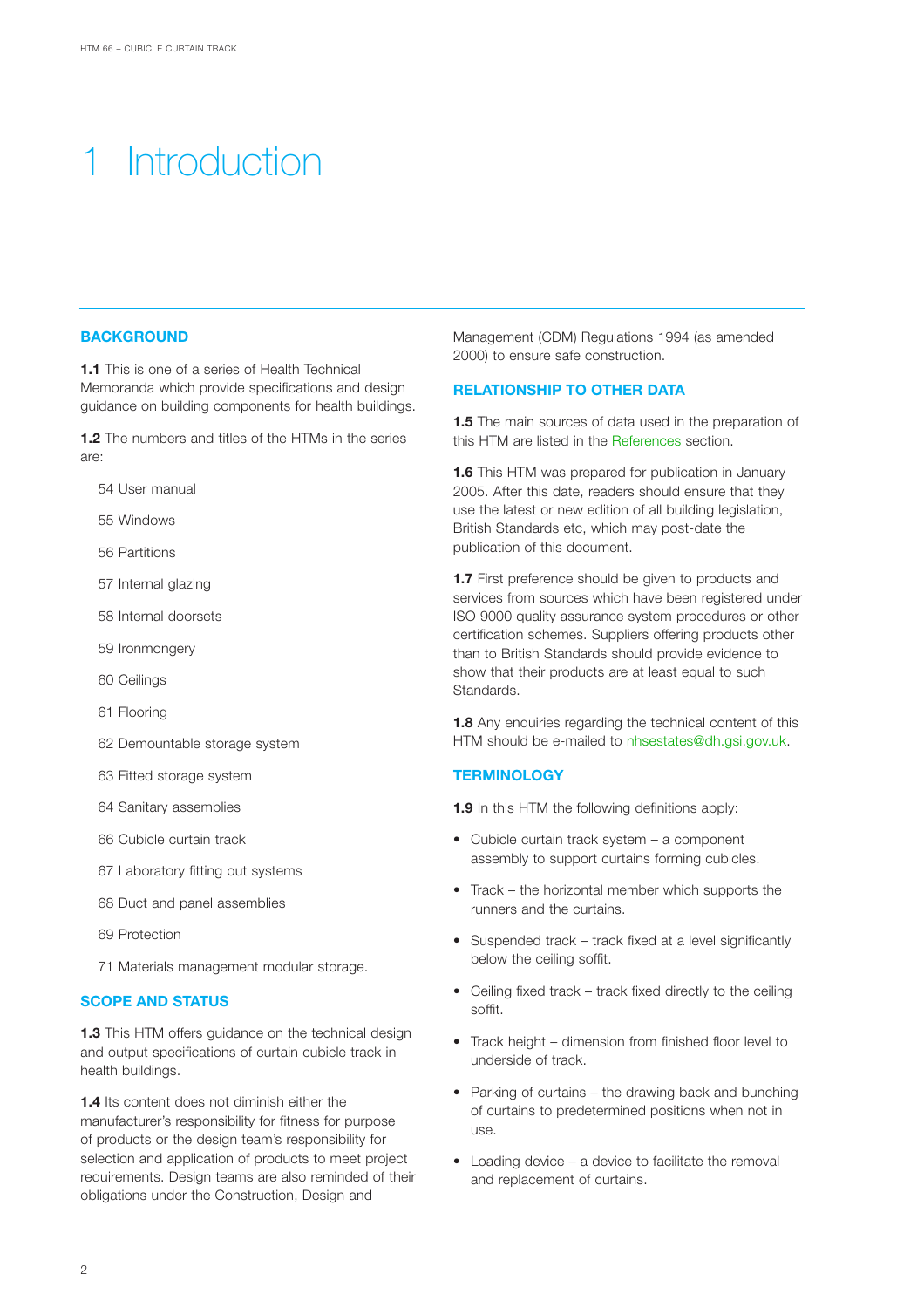- Low weight release system (anti-ligature) designed to reduce the possibility of patient self-harm, this is a system that will securely retain the load it is designed for. When an abnormal load is applied, it will release the load.
- Anti-deflection device mechanism to reduce or eliminate deflection on application of load at the centre of the track.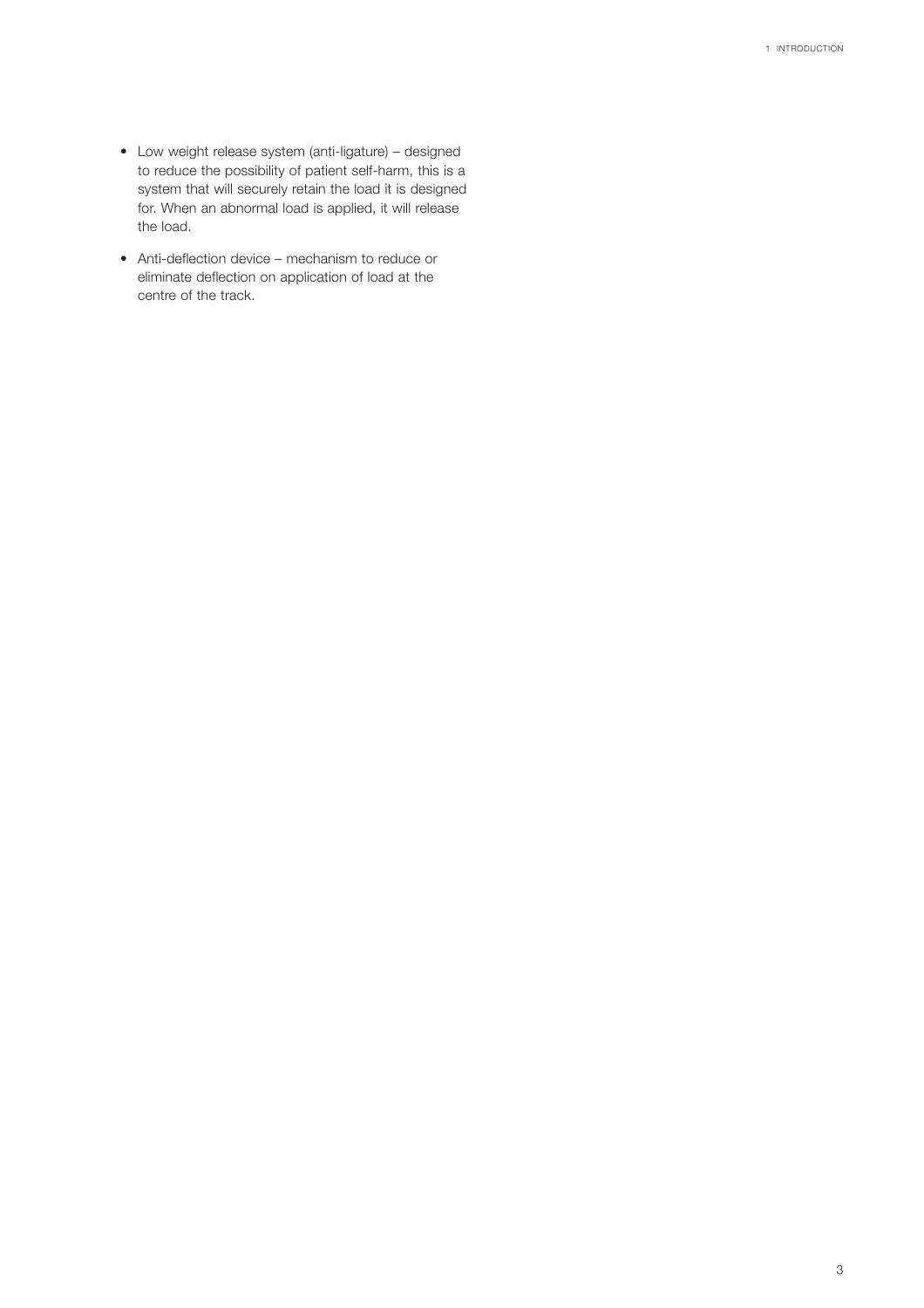# <span id="page-6-0"></span>2 User requirements

#### **CONSTITUENT PARTS**

**2.1** Each cubicle curtain track system should comprise:

- track;
- wall fixing devices;
- direct-to-ceiling fixings vertical hangers V-hangers;
- bay connectors;
- stop ends;
- curtain loading device;
- gliders or runners;
- hooks or buttons:
- low weight release systems (anti-ligature).

### **CONSTITUENT MATERIALS**

**2.2** All parts must be of corrosion-resistant materials. Choice of materials should be such that they do not suffer dissimilar metal corrosion. No constituent part should contain material:

- known or reasonably believed to constitute a health hazard under normal conditions of use;
- which will give off toxic products in the event of a fire.

#### **EXPOSED SURFACES**

**2.3** All surface finishes should be capable of withstanding the range of temperature and humidity conditions encountered in health buildings.

#### **FIRE PROPAGATION**

**2.4** All structural parts of a system should be noncombustible as defined in BS 476-4:1970, but combustible materials may be employed for small nonstructural parts.

#### **STRENGTH**

**2.5** Track suspension (braced or unbraced) should have a breaking strength of not less than 180 kg between upper and lower fixing points at any location within the

collapsible subsystem (but see also paragraphs [3.17–3.18](#page-8-0) for rails used in mental health settings). The weakest components in the system should be the gliders or runners.

#### **ELECTROSTATIC CHARGES**

**2.6** No system should, to any appreciable extent, develop or shed electrostatic charges.

#### **QUIETNESS AND SMOOTHNESS IN OPERATION**

**2.7** No quantifiable criteria are available for quietness and smoothness in operation, but systems should be selected with these two important requirements in mind.

**2.8** Particular consideration should be given to the operation of gliders or runners at approximately 100 mm centres around bends of minimum radius.

**2.9** During installation, care must be taken to avoid stepped joints where it is necessary to join track.

#### **CURTAIN HANGING AND CHANGING**

**2.10** Gliders or runners should be designed to enable attachment of curtains by hooks or buttons.

**2.11** Each system should include a device which will facilitate the loading or unloading of curtains from the track (see [paragraphs 3.19–3.34\).](#page-9-0)

#### **RESISTANCE TO MECHANICAL WEAR**

**2.12** Gliders and runners and track-wearing surfaces should be capable of withstanding at least 20,000 cycles of curtain movement without appreciable loss of quietness or smoothness in operation, or visible wear.

#### **BIOLOGICAL CONTROL**

**2.13** No system should contain material capable of supporting the growth of bacteria, fungi etc or encouraging the harbourage of insects or mites.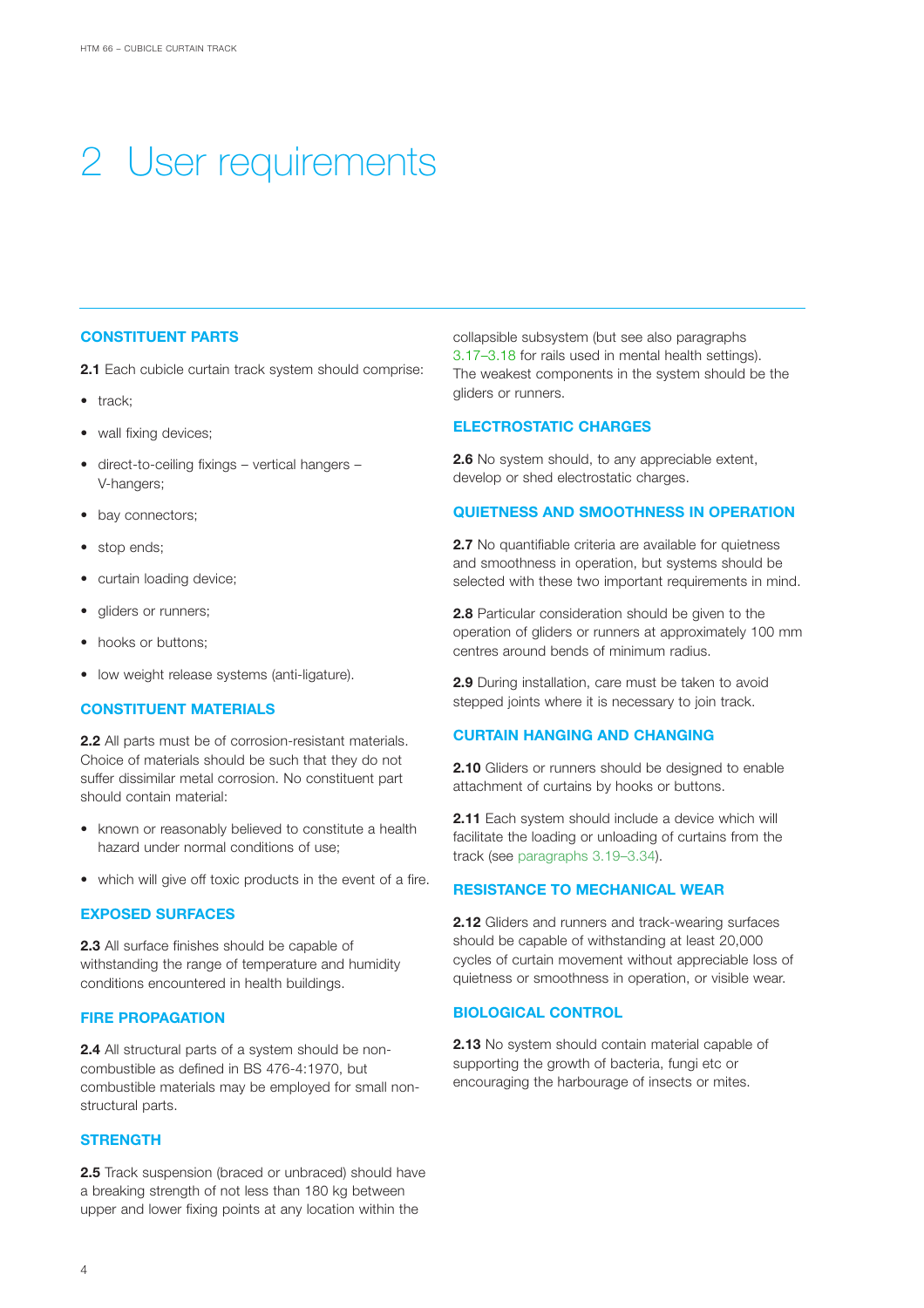# <span id="page-7-0"></span>3 Design guidance

#### **TRACK HEIGHT**

**3.1** There are a number of factors to be considered in determining curtain track height and the related form of suspension or direct fixing to the ceiling.

**3.2** One of the most important considerations is the effect of curtains, whether drawn or parked, on natural and artificial lighting.

**3.3** Design teams should also consider the appearance of track and curtain configurations within and around the cubicles. Track height may need to coordinate with window head height or glazed screen depending on configuration.

**3.4** For suspended track installations, track height will normally be 2100 mm.

**3.5** Ceiling-fixed track applications are normally limited to ceiling heights of up to 2700 mm. In such instances, the 600 mm difference comprises a lightweight fabric net which permits the passage of light and air movement.

**Note:** Where an overhead tracking system has been installed to transfer or move patients, the height of the curtain may need to be altered to allow free movement of the equipment.

#### **CUBICLE LAYOUTS**

**3.6** Examples of single- and multiple-bay cubicle layouts and their relationship to walls or partitions are given in Figures 1 and 2. Space within and around cubicles should take account of the dimensional guidance

*Figure 2 Multiple bay cubicles*





One sided





Two sided







One sided





Two sided

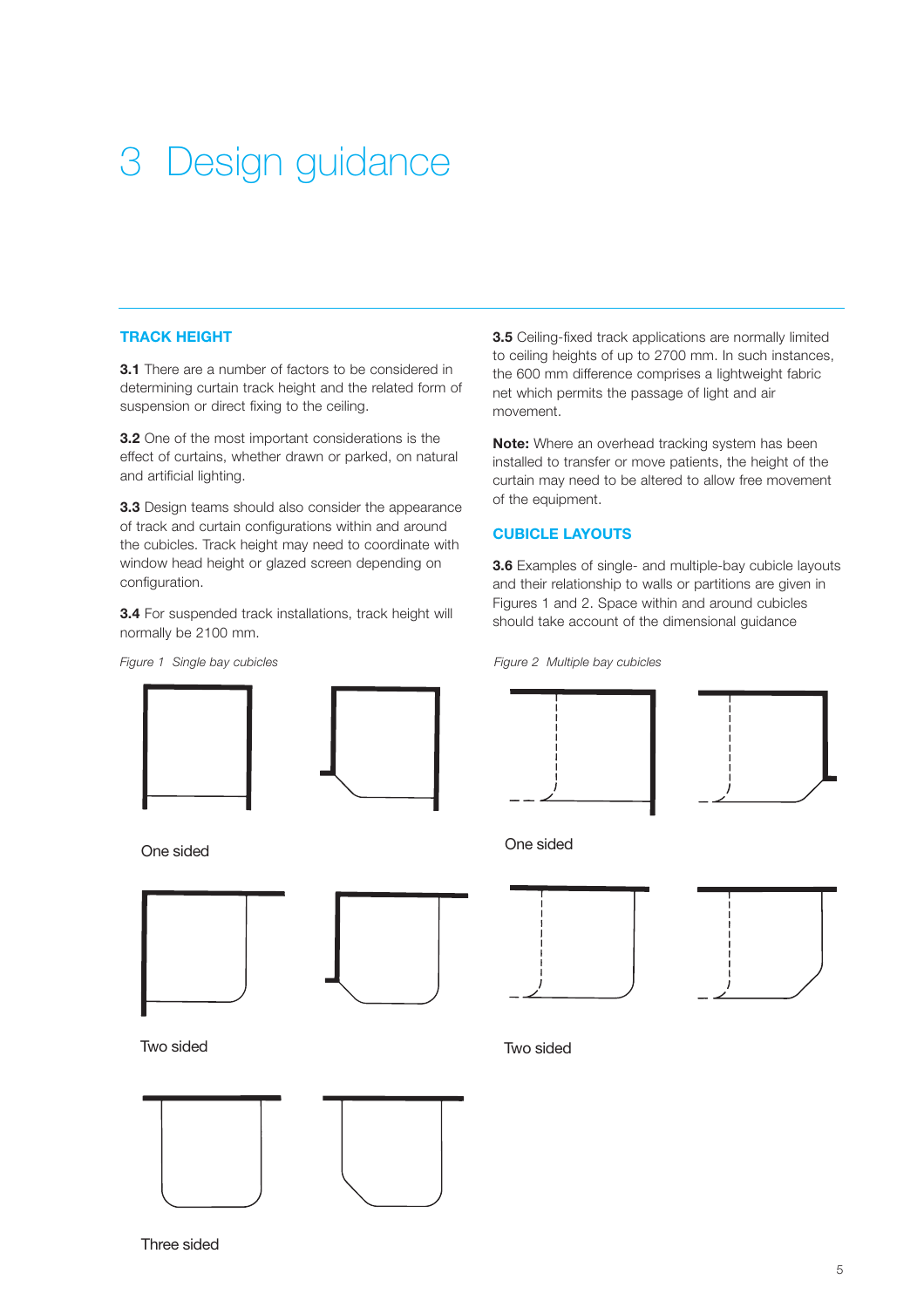<span id="page-8-0"></span>contained in HBN 4 – 'In-patient accommodation – options for choice' and HBN 40 – 'Common activity spaces' (both documents are now under revision).

#### **TRACK SUSPENSION**

**3.7** In both suspended and ceiling-fixed track systems, the spacing and location of fixing points should be strictly in accordance with the manufacturers' recommendations.

**3.8** Suspended track must be restrained to prevent horizontal movement by:

- direct fixing of track to flank walls or partitions;
- tie-bars;
- V-hangers fixed to the ceiling;
- any combination of these as appropriate to the layout.

**3.9** Some examples are given in Figures 3–5. In Figure 3, wall fixings at one end of front rail (with tie-bar where necessary) provide adequate lateral support for up to eight cubicles. Beyond that, the track manufacturer should be consulted.

*Figure 3*



**3.10** In Figure 4, V-hangers provide lateral restraint on inner tracks of up to three cubicles when no wall fixing on front rail can be provided. Beyond three cubicles, the track manufacturer should be consulted.

*Figure 4*



**3.11** As shown in Figure 5, where the arrangement of windows, engineering services and bedhead units permits, curtains may be parked on an extension of the track fixed parallel to a wall and supported by a wall bracket. This support is as effective as the normal wall fixing which is used where track meets wall at 90°.

*Figure 5*



**3.12** Note that V-hangers have a very limited application. A tie-bar with wall fixing provides much more effective lateral restraint.

**3.13** Tie-bars comprise lengths of track which are not fitted with gliders or runners; this ensures consistency of appearance and standardisation of fittings.

**3.14** Ceiling-fixed track needs no restraint to prevent horizontal movement.

**3.15** Hangers supporting track are generally of rod construction. However, wire hangers are preferred when the hanger is longer than 1000 mm or when raking hangers must be used because a ceiling fixing is not practical (for example, a weak membrane in an existing ceiling).

**3.16** Obtain advice from the manufacturer whenever unusual project conditions apply.

### **LOW WEIGHT RELEASE SYSTEMS**

**3.17** For some years it has been recognised that a major means of suicide among in-patients in mental health units is using curtain or shower rails as a ligature point. In 2000, the Department of Health report 'An organisation with a memory' instructed mental health trusts to take steps to remove all non-collapsible bed and shower curtain rails in mental health in-patient units.

**3.18** In summary, the following action should be taken:

- Identify and remove all non-collapsible bed, cubicle and shower curtain rails and window curtain rails in mental health in-patient settings.
- Replace with collapsible-type bed and shower curtains.
- System manufacturers should provide installation drawings showing positions of hangers.
- Ensure any new system does not introduce new risk.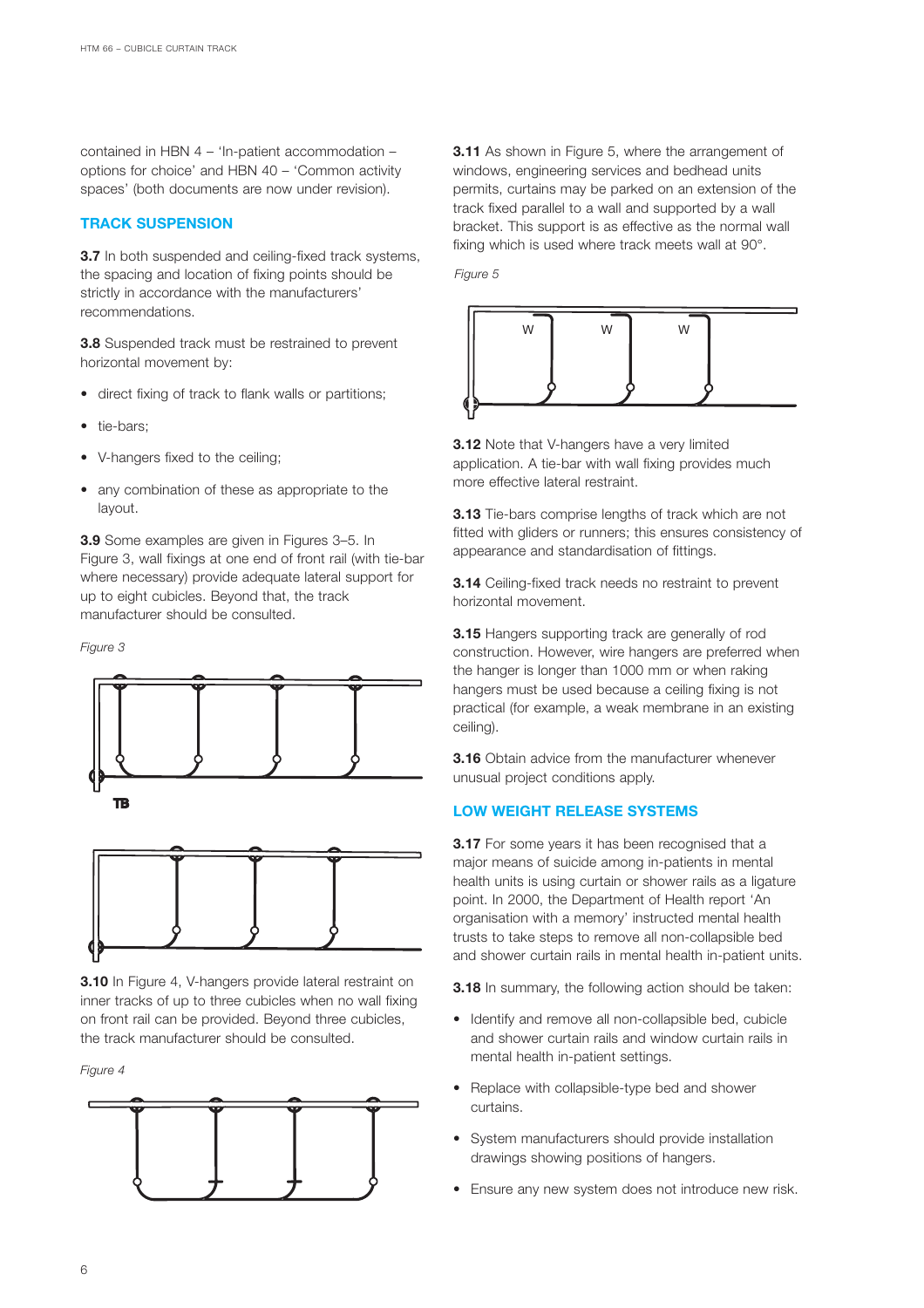- <span id="page-9-0"></span>• The tracking must be designed to collapse when non-vertical loads are applied to it. The system must incorporate anti-deflection devices as required to ensure that only full collapses, not partial, occur.
- Flexible dust covers should be cut into maximum 150 mm lengths. Alternatively, a solid cover can be used.
- Once installed, ensure regular maintenance checks and load tests are carried out according to manufacturers' instructions.

See also NHS Estates alert notices NHSE (2004) 05; NHSE (2004) 08; NHSE (2004) 10; and SN (2002) 01.

#### **CURTAINS AND CURTAIN CHANGING**

**3.19** Commissioning and design teams must cooperate when selecting curtains, particularly when deciding on the thickness, colour and fullness of curtains and the adequacy of suspension tape. Earlier design decisions regarding bunching and parking of curtains and the transmission of light and ventilation should be passed on to the commissioning team.

**3.20** For ceiling-fixed tracks, the transmission of light and ventilation is of particular importance and will involve scalloping or netting (which may be difficult to clean) from 2100 mm to ceiling level.

**3.21** All curtains are treated with a fire-retardant tested in accordance with BS 5438-1:1976.

**3.22** Printed curtains are 1200 mm wide and 2000 mm high; colour woven curtains are 1830 mm wide and 2000 mm high.

**3.23** The amount of fullness can vary from 5 to 25% depending on hospital policy.

#### **Curtain parking**

**3.24** A key consideration in detailing layouts is the parked position of cubicle curtains, either along a wall or at right-angles to it. Curtains parked along a wall allow maximum observation, but are less easy to draw, and call for careful detailing to avoid obstruction of adjacent engineering service outlets.

**3.25** Curtains parked at right-angles to a wall reduce observation but, by the same token, increase privacy. They are easier to draw and less likely to obstruct adjacent engineering terminals.

**3.26** Parked curtains will obviously take up some of the working space of bed areas, and the parking space will vary depending on the fullness of the material.

**3.27** As a general rule, track required to park the curtains will be about 15% of track length when cotton fabric is used.

**3.28** For example, a bed space 2900 mm deep and 2500 mm long, assuming curtains for one side and the end are to be parked, will require 810 mm of track for parking.

**3.29** Part of the curtain can be parked behind the bedhead, but it is unlikely that projection of the curtain from the wall can be eliminated entirely. If the trust has a policy which includes tightly bunching the curtains, the provision of extra track solely for curtain parking can be reduced.

#### **Curtain changing**

**3.30** Domestic services staff are usually responsible for changing curtains. Speed and efficiency of the procedure are of great importance to the smooth running of the department, which should minimise:

- loss of cubicle function;
- hindrance to other user activities by restricting or blocking circulation spaces;
- disturbance of patients;
- operator fatigue and the associated risk of accidents when working at or near ceiling height; and
- risk of cross-infection due to movement of soiled curtains.

**3.31** Curtain-loading devices reduce these problems by enabling staff to change curtains more quickly and transferring the hooking and unhooking stages to normal working height. One device per floor is usually adequate. They:

- allow an untrained operative to load a curtain complete with gliders or runners;
- are for use on suspended or (with minor adaptation) on ceiling-fixed track;
- give full control of feed-on of gliders or runners.

**3.32** Soiled curtains are usually unloaded straight into a container on the floor, the gliders or runners being run off the track when an end-stop is removed to fit the loading device.

**3.33** Curtains are changed at the end of the cubicle furthest from the patient's head, and the fitting and removal of gliders or runners to the curtains takes place entirely outside the patients' area.

**3.34** The accuracy and frequency with which hooks or buttons are spaced along the operative width of the curtain is a key factor in ensuring that the curtain will draw easily around track bends. This will be achieved if the hooks or buttons are fitted to the curtain before delivery to the cubicle. The use of curtains with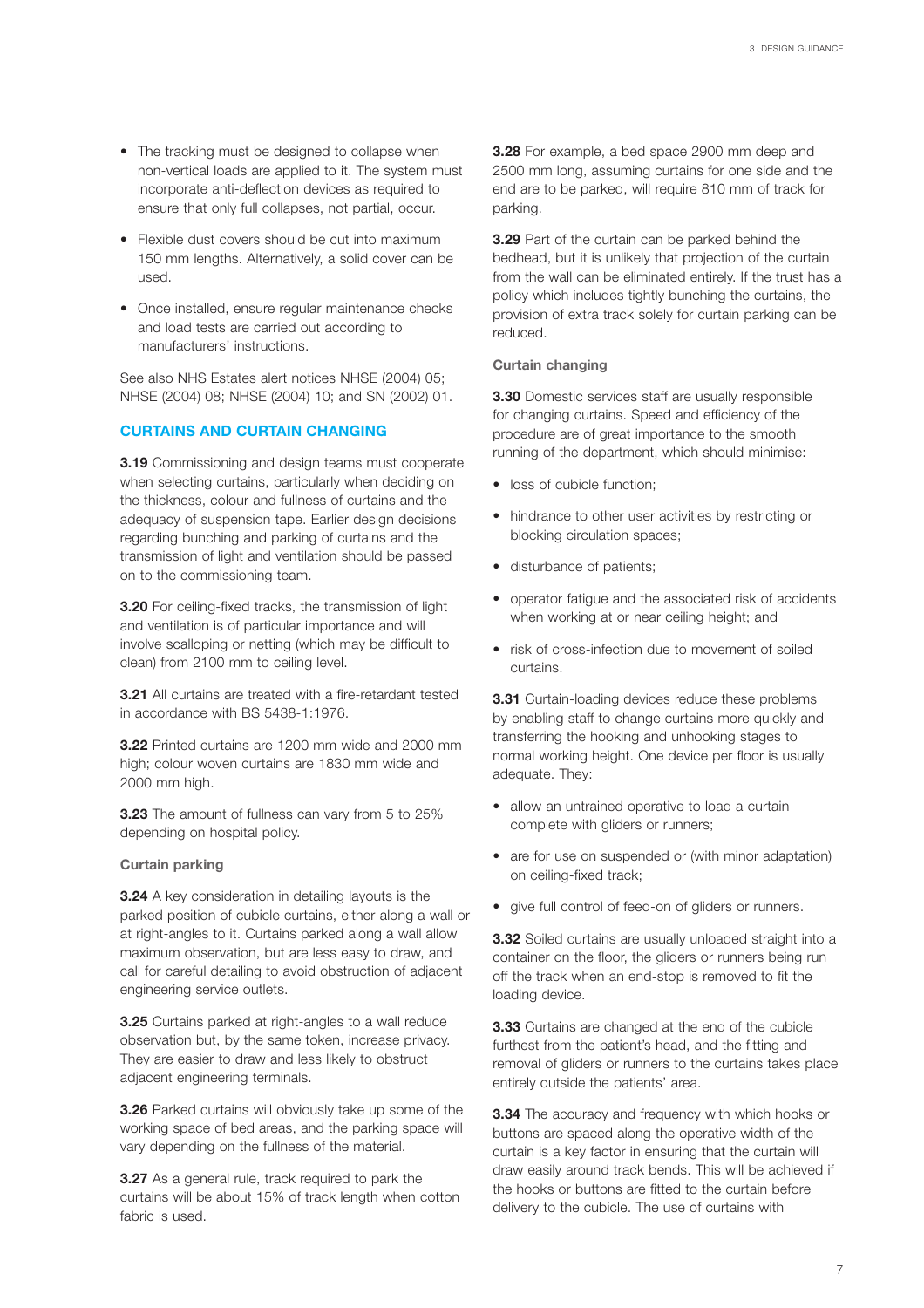predetermined hook or button positions should be considered.

#### **MAINTENANCE MANUAL**

#### **General**

**3.35** An operation and maintenance manual should be compiled by the project architect and should be handed to the maintenance staff immediately following the practical completion of the contract.

**3.36** The manufacturer's recommendations in respect of periodic inspection and maintenance should be followed to ensure that acceptable levels of performance are maintained (see also final bullet point in [paragraph 3.18\).](#page-8-0)

#### **Hygiene and cleaning**

**3.37** The design, materials and workmanship of a system should be such that when installed it will not generate dust or dirt.

**3.38** A new "model cleaning contract" for hospitals has been developed. This has three key elements:

- the National Standards of Cleanliness (introduces measures for HCAI cleaning and disinfection);
- the NHS Cleaning Manual (sets out best practice methods for cleaning);
- cleaning frequencies (these should be determined to address the element of risk identified in accordance with the National Standards of Cleanliness and taking into account any further advice and guidance in the model cleaning contract and the NHS Cleaning Manual).

**3.39** The construction should be capable of withstanding the cleaning regimes given in the above guidance.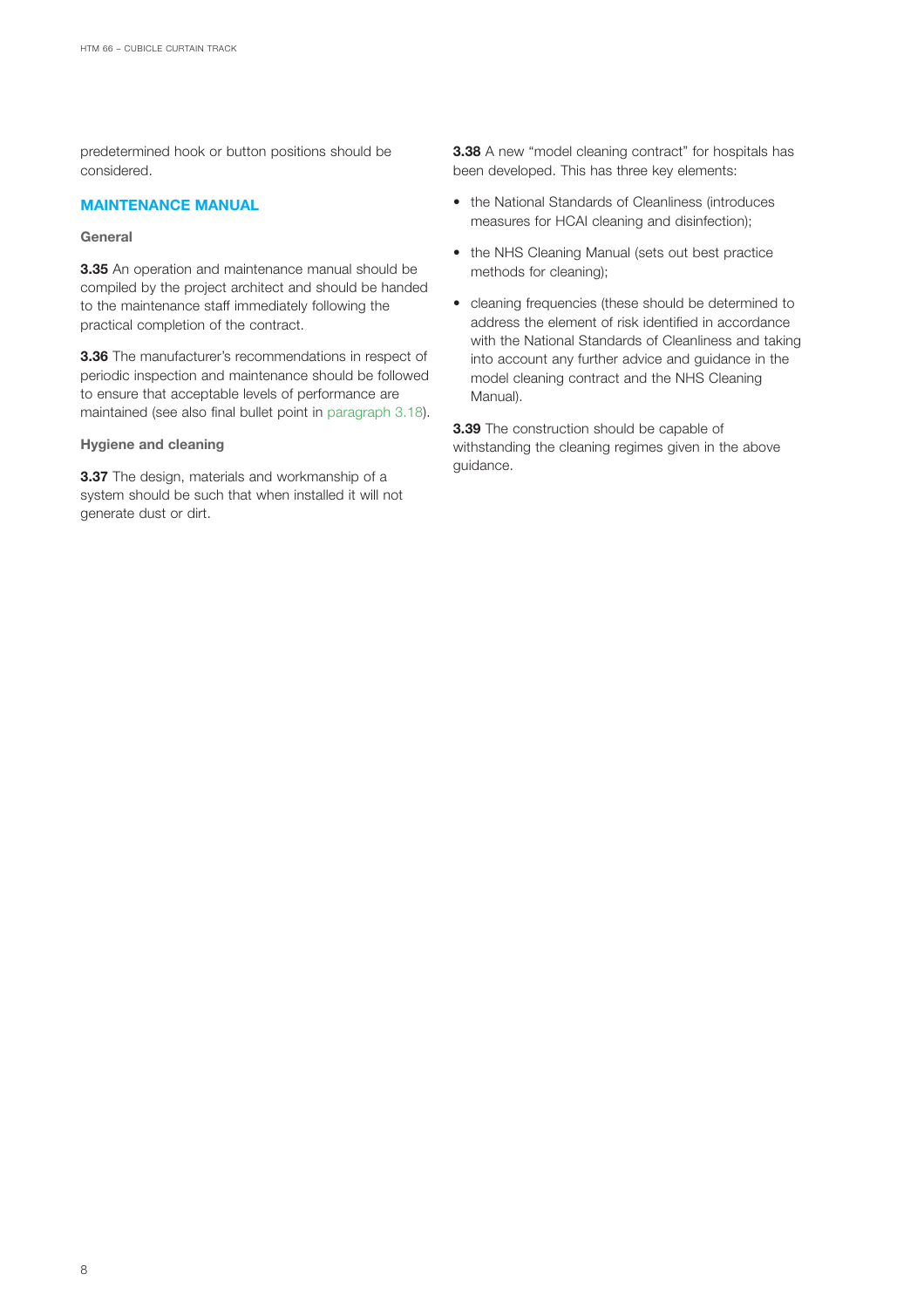## <span id="page-11-0"></span>**References**

#### **ACTS AND REGULATIONS**

**(The) Building Regulations 2000 (SI 2000: 2531).**  The Stationery Office, 2000. <http://www.hmso.gov.uk/si/si2000/20002531.htm>

**(The) Construction (Design and Management) [CDM] Regulations 1994, SI 1994 No 3140.** HMSO, 1995.

[http://www.hmso.gov.uk/si/si1994/Uksi\\_19943140\\_en\\_](http://www.hmso.gov.uk/si/si1994/Uksi_19943140_en_1.htm) 1.htm

**(The) Construction (Design and Management) (Amendment) Regulations 2000, SI 2000 No 2380.** The Stationery Office. [http://www.legislation.hmso.gov.uk/si/si2000/20002380.](http://www.legislation.hmso.gov.uk/si/si2000/20002380.htm) htm

#### **NHS ESTATES RESOURCES**

**HBN 4 – 'In-patient accommodation – options for choice'.** The Stationery Office, 1997.

**HBN 40: Volumes 1–4 – 'Common activity spaces'.** The Stationery Office, 1995.

**HTM 55 – 'Windows'.** The Stationery Office, 2005.

**HTM 56 – 'Partitions'.** The Stationery Office, 2005.

**HTM 60 – 'Ceilings'.** The Stationery Office, 2005.

### **National Standards of Cleanliness** [http://patientexperience.nhsestates.gov.uk/clean\\_](http://patientexperience.nhsestates.gov.uk/clean_hospitals/ch_content/home/home.asp)

hospitals/ch\_content/home/home.asp

#### **NHS Cleaning Manual**

[http://patientexperience.nhsestates.gov.uk/clean\\_](http://patientexperience.nhsestates.gov.uk/clean_hospitals/ch_content/home/home.asp) hospitals/ch\_content/home/home.asp

### **NHS Estates Alert Notice NHSE (2004) 05.**

Suspended ceilings. [http://www.nhsestates.gov.uk/healthcare\\_eng\\_science/](http://www.nhsestates.gov.uk/healthcare_eng_science/index.asp) index.asp

#### **NHS Estates Alert Notice NHSE (2004) 08.** Cubicle tracking.

[http://www.nhsestates.gov.uk/healthcare\\_eng\\_science/](http://www.nhsestates.gov.uk/healthcare_eng_science/index.asp) index.asp

**NHS Estates Alert Notice NHSE (2004) 10.** Bed cubicle rails, shower curtain rails and curtain rails in psychiatric in-patient settings..

[http://www.nhsestates.gov.uk/healthcare\\_eng\\_science/](http://www.nhsestates.gov.uk/healthcare_eng_science/index.asp) index.asp

**NHS Estates Safety Notice SN (2001) 01. Cubicle rail** suspension system with load release support systems. [http://www.nhsestates.gov.uk/healthcare\\_eng\\_science/](http://www.nhsestates.gov.uk/healthcare_eng_science/index.asp) index.asp

#### **DEPARTMENT OF HEALTH PUBLICATIONS**

**(An) Organisation with a memory. Report of an expert group on learning from adverse events in the NHS.** Chaired by the Chief Medical Officer. The Stationery Office, 2000. [http://www.dh.gov.uk/assetRoot/04/06/50/86/](http://www.dh.gov.uk/assetRoot/04/06/50/86/04065086.pdf) 04065086.pdf

#### **BRITISH STANDARDS**

**BS 476-4:1970** Fire tests on building materials and structures. Non-combustibility test for materials. British Standards Institution, 1970.

**BS 4901:1976** Specification for plastics colours for building purposes. British Standards Institution, 1976.

**BS 5438-1:1976** Methods of test for flammability of vertically oriented textile fabrics and fabric assemblies subjected to a small igniting flame. British Standards Institution, 1976.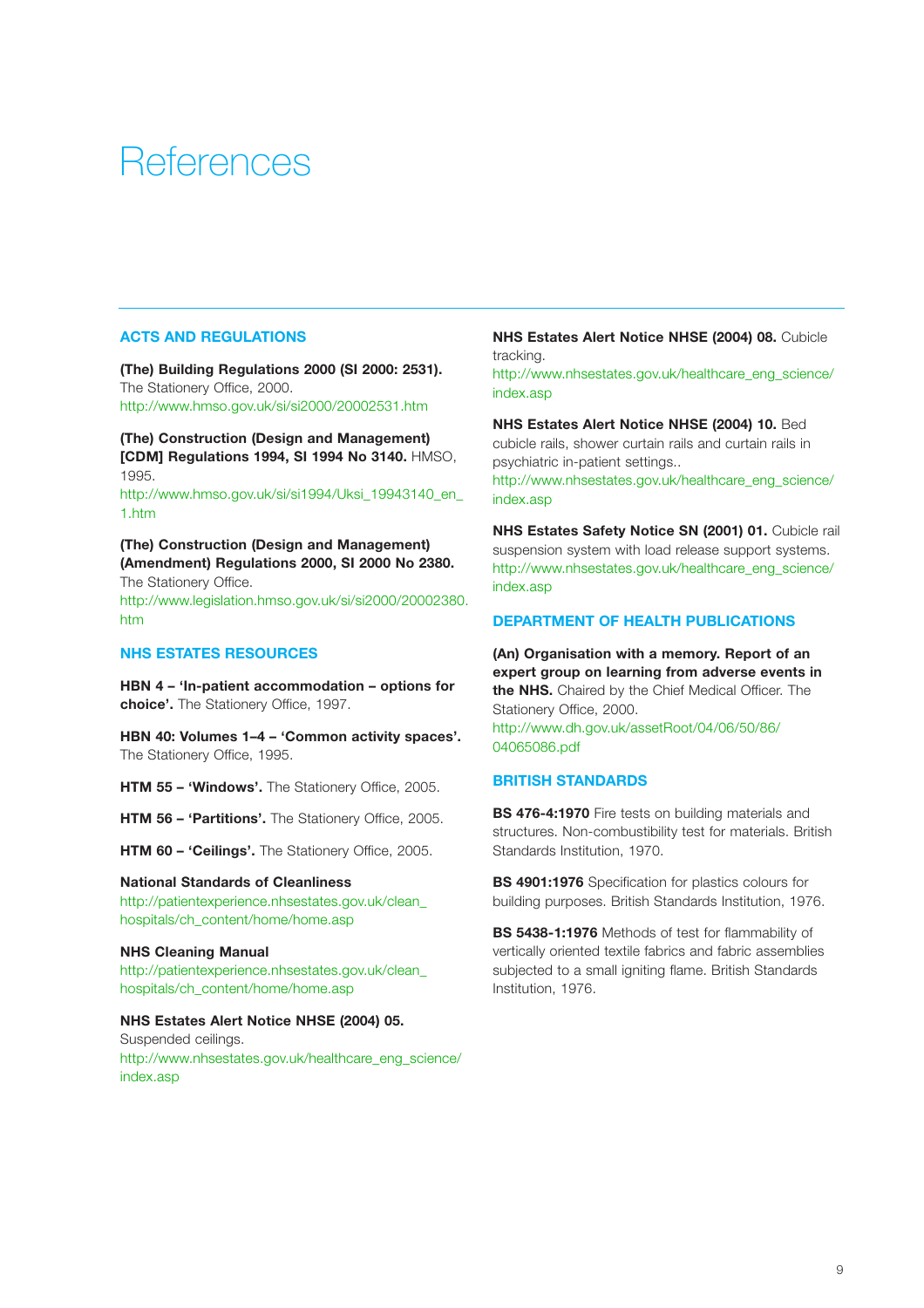# <span id="page-12-0"></span>About our guidance and publications

The Agency has a dynamic fund of knowledge which it has acquired over 40 years of working in the field. Our unique access to estates and facilities data, policy and information is shared in guidance delivered in four principal areas:

#### **Design & Building**

These documents look at the issues involved in planning, briefing and designing facilities that reflect the latest developments and policy around service delivery. They provide current thinking on the best use of space, design and functionality for specific clinical services or non-clinical activity areas. They may contain schedules of accommodation. Guidance published under the headings Health Building Notes (HBNs) and Design Guides are found in this category.

Examples include:

- HBN 22, Accident and emergency facilities for adults and children
- HBN 57, Facilities for critical care
- HFN 30, Infection control in the built environment: design and planning

#### **Engineering & Operational (including Facilities Management, Fire, Health & Safety and Environment)**

These documents provide guidance on the design, installation and running of specialised building service systems and also policy guidance and instruction on Fire, Health & Safety and Environment issues. Health Technical Memoranda (HTMs) and Health Guidance Notes (HGNs) are included in this category.

Examples include:

HTM 2007, Electrical services supply and distribution HTM 2021, Electrical safety code for high voltage systems HTM 2022 Supplement 1

Sustainable development in the NHS

#### **Procurement & Property**

These are documents which deal with areas of broad strategic concern and planning issues, including capital and procurement.

Examples of titles published under this heading are:

Estatecode How to cost a hospital Developing an estate strategy

#### **NHS Estates Policy Initiatives**

In response to some of the key tasks of the Modernisation Agenda, NHS Estates has implemented, project-managed and monitored several programmes for reform to improve the overall patient experience. These publications document the project outcomes and share best practice and data with the field.

Examples include:

Modernising A & E Environments Improving the Patient Experience – Friendly healthcare environments for children and young people Improving the Patient Experience – Welcoming entrances and reception areas National standards of cleanliness for the NHS NHS Menu and Recipe Books

The majority of publications are available in hard copy from:

The Stationery Office Ltd PO Box 29, Norwich NR3 1GN Telephone orders/General enquiries 0870 600 5522 Fax orders 0870 600 5533 E-mail [book.orders@tso.co.uk](mailto:book.orders@tso.co.uk) <http://www.tso.co.uk/bookshop>

Publication lists and selected downloadable publications can be found on our website: <http://www.nhsestates.gov.uk>

For further information please contact our Information Centre: e-mail: [nhs.estates@dh.gsi.gov.uk](mailto:nhsestates@dh.gsi.gov.uk) tel: 0113 254 7070